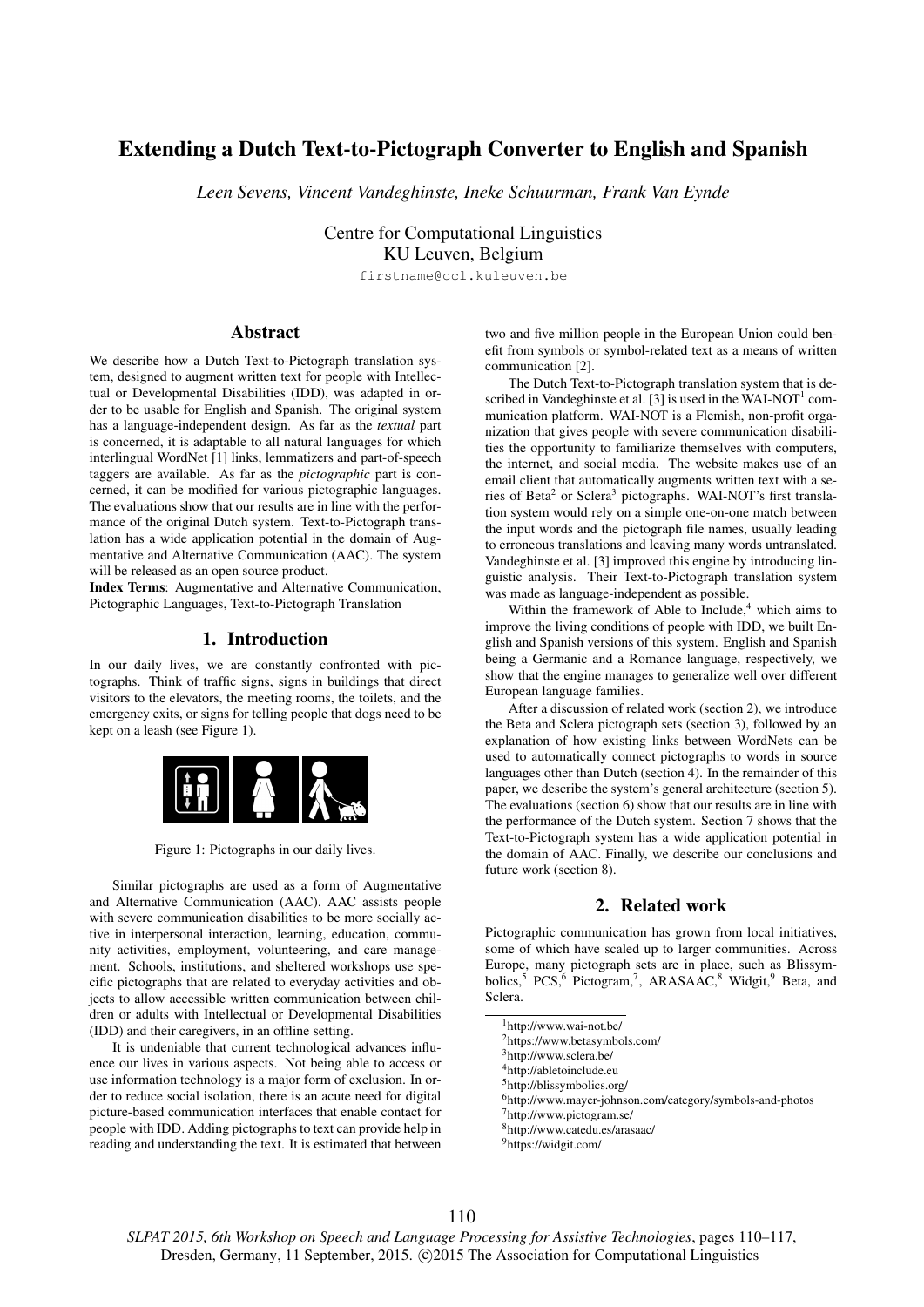Many of the problems that written languages encounter can be overcome by the use of pictographic languages. For instance, they can be understood across language barriers<sup>10</sup> [4] and there is less ambiguity involved. Pictographic communication systems for remote, online communication include Messenger Visual, an instant messaging service [5], Communicator [6], Pictograph Chat Communicator III [7], and VIL, a Visual Inter Lingua [4]. Mihalcea and Leong [8] argue that the understanding of graphical sentences is similar to that of target language texts obtained by means of machine translation. Leemans [4] shows that an appropriately designed iconic language, built according to a set of fixed principles, leads to no difference in the recognition rate of icons for people of western and non-western culture, yielding an average rate of about 79%. None of these abovementioned authors, however, consider users with IDD when designing the system.

Other pictograph-based communication systems are specifically designed for people with IDD. Patel et al. [9] introduce Image-Oriented Communication Aid, an interface using the Widgit symbol set, allowing users to build picture-supported messages on a touch screen computer. Motocos [10] are image exchange devices that are designed for children with autism, including audio cues for easier understanding of the image cards. The mobile application PhotoTalk [11] aids people with aphasia by providing a digital photograph management system in support of verbal communication. Nevertheless, all these systems require face-to-face communication in an offline setting.

The use of online information technology systems as a way to enhance the quality of life of people with IDD is a recent development. For accessible, remote communication, Keskinen et al. [2] introduce SymbolChat, a platform for picture-based instant messaging, where the interaction is based on touch screen input and speech output. The Text-to-Pictograph conversion system described in Vandeghinste et al. [3] applies shallow linguistic analysis to Dutch input text and automatically generates sequences of Beta and Sclera pictographs, allowing people with IDD to read messages independently. Only few other publications related to the task of translating texts for pictographsupported communication can be found in the literature, such as Goldberg et al. [12] and Mihalcea and Leong [8], but these systems do not translate the whole sentence or are not focused on IDD.

# 3. Pictographic languages

Mihalcea and Leong [8] note that complex and abstract concepts (such as *democracy*) are not always easy to depict. Some characteristics of natural languages may not be present in the pictographic languages.<sup>11</sup> Usually, no distinction between singular and plural is made. Tense, aspect, and inflection information is removed, and so are the auxiliaries and the articles.<sup>12</sup> Pictographic languages are simplified languages, that are often specifically designed for people with IDD.

Although experiments with the Pictogram set [13] have revealed that many pictographs are difficult and wrongly interpreted, a correct interpretation is easily accepted and remembered without any problem. By giving people with speech and language disorders the opportunity to familiarize themselves

with the pictographs, they learn to interpret the symbols more easily. However, a deliberate effort is needed.

The Text-to-Pictograph translation system currently gives access to two pictograph sets, Sclera and Beta (see Figure 2).

*Sclera* pictographs<sup>13</sup> are mainly black-and-white pictographs, although colour is sometimes used to indicate permission (green) or prohibition (red). Over 13,000 pictographs are available and more are added upon user request. Sclera pictographs often represent *complex* concepts, such as a verb and its object (such as *to feed the dog*) or compound words (such as *carrot soup*). There are hardly any pictographs for adverbs or prepositions.

The *Beta* set<sup>14</sup> consists of more than 3,000 coloured pictographs. Easy recognition being one of the main objectives, Beta is characterized by its overall consistency and the use of different types of arrows and dashes (pointing to an object, indicating changes in space or time or depicting actions). Beta hardly contains any complex pictographs. Most of the pictographs represent *simplex* concepts.

### "Mom bought carrot soup."



Figure 2: Example of a sentence being translated into Sclera and Beta pictographs. Tense information is removed. The Sclera translation contains a complex pictograph, namely *carrot soup*.

# 4. Linking pictographs to other WordNets

WordNets, lexical-semantic databases, are an essential component of the Text-to-Pictograph translation system. For the original Dutch system, Cornetto [14, 15] was used. Its English and Spanish counterparts are Princeton WordNet 3.0  $[1]^{15}$  and the Spanish Multilingual Central Repository (MCR) 3.0 [16].<sup>16</sup> WordNets contain synsets (groupings of synonyms that have an abstract, usually numeric identifier, see Figure 3) and are designed in such way that each synset is connected to one or more lemmas.

Vandeghinste and Schuurman [17] manually linked 5710 Sclera pictographs and 2760 Beta pictographs to Dutch synsets in Cornetto.<sup>17</sup> An essential step in building Text-to-Pictograph translation systems for other languages is making sure that the pictographs are connected to (sets of) words in those languages.

<sup>14</sup>The coloured pictographs can be obtained at reasonable prices, while their black-and-white equivalents are available for free.

<sup>10</sup>Although cultural differences remain.

<sup>11</sup>We use the term *pictographic language* in order to refer to the combination of individual pictographs, that belong to a specific *pictograph set*, into a larger meaningful structure.

<sup>&</sup>lt;sup>12</sup>There are some exceptions. Beta, for instance, contains the Dutch articles.

<sup>&</sup>lt;sup>13</sup>Freely available under Creative Commons License 2.0.

<sup>15</sup>http://wordnet.princeton.edu/

<sup>16</sup>http://adimen.si.ehu.es/web/MCR/

 $17\text{As}$  a Cornetto license can no longer be obtained, the authors will transfer these links to the Open Source Dutch WordNet (http://wordpress.let.vupr.nl/odwn/).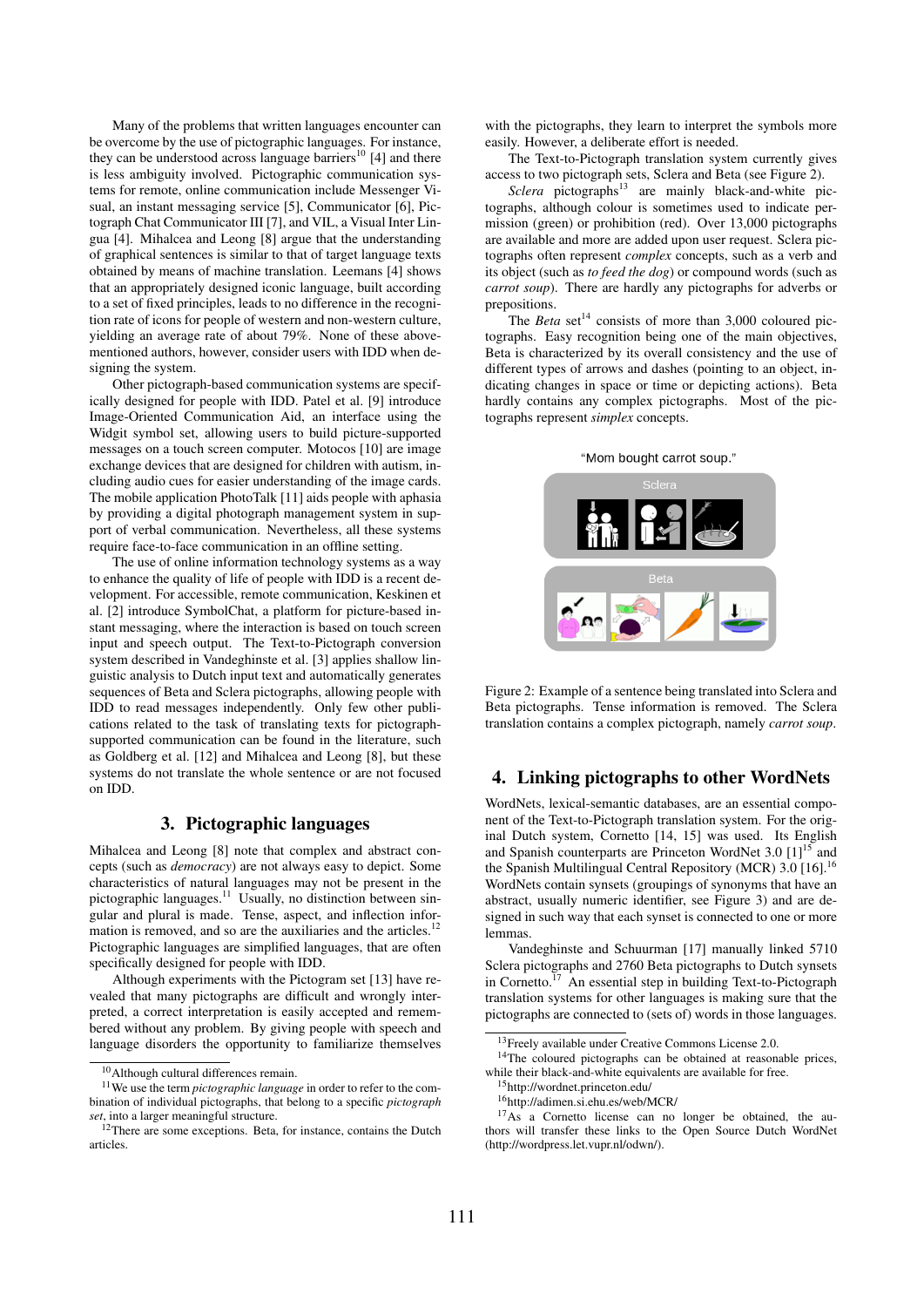

Figure 3: An example of a lemma, *rock*, having different meanings and belonging to different synsets. Two synsets are shown here.

Manually linking thousands of pictographs all over again would be a very time-consuming procedure. Instead, by transferring the connections automatically (see Figure 4), this process can be sped up drastically.

Sevens et al. [18] note that connections between WordNets are an important resource in knowledge-based multilingual language processing. The already mentioned Cornetto database for Dutch, used to build the Dutch Text-to-Pictograph translation system, contains connections to the English Princeton WordNet. We describe how we automatically connected Beta and Sclera pictographs to synsets in Princeton WordNet 3.0 in section 4.1.

Many WordNets nowadays contain high-quality links between the source language's synsets and Princeton WordNet 3.0, which is often viewed as the *central* WordNet. Princeton WordNet 3.0 now also plays this central role in our Textto-Pictograph translation system. Having obtained the links between Beta and Sclera pictographs and Princeton WordNet 3.0, it becomes possible to automatically assign pictographs to synsets in any WordNet that has decent connections with Princeton WordNet, $^{18}$  allowing us to quickly build Text-to-Pictograph translation systems for many other languages. For example, with the English pictograph connections in place, a mapping between the pictographs and Spanish synsets in MCR 3.0 became possible. This process is described in section 4.2.



Figure 4: Making Princeton WordNet 3.0 the central WordNet of the Text-to-Pictograph translation system and transferring the links to the MCR 3.0 for Spanish.

### 4.1. Connecting pictographs to Princeton WordNet 3.0

Cornetto's *equivalence relations* establish connections between Dutch and English synsets in Princeton WordNet. These relations have originally been established semi-automatically by

Vossen et al. [19], filling the database with more than 80000 links between Dutch and English synsets.

Sevens et al. [18] showed that a considerable amount of the original links were highly erroneous, making them not yet very reliable for multilingual processing. By using these equivalence relations, we would risk assigning pictographs to unrelated synsets in Princeton WordNet 3.0. In the case of a Dutch synset being wrongly connected to an English synset, writing a message in English would allow the system to generate pictographs that depict another concept. Therefore, we used the filtered,<sup>19</sup> more reliable connections that were established by Sevens et al. [18].

As a result, it became possible to automatically assign a large amount of Sclera and Beta pictographs to English synsets in Princeton WordNet 3.0. However, 154 (5.58%) Beta pictographs and 288 (5.04%) Sclera pictographs still had to be connected manually, either because the original equivalence relation was rejected by the filtering algorithm, or because the Dutch compound word corresponded to multiple words in English and forced us to treat the pictograph as a complex pictograph<sup>20</sup> in English (such as the Dutch word *vanillesuiker*, meaning *vanilla sugar* in English). In some rare cases, no equivalent English concept existed in the WordNet for an existing Dutch concept (for instance, the fictional character *Zwarte Piet* or typical kinds of food such as *choco*, which can roughly be translated as *chocolate spread*).

#### 4.2. Connecting pictographs to the Spanish MCR 3.0

The MCR 3.0 integrates in the same EuroWordNet framework WordNets from five different languages, namely English, Catalan, Spanish, Basque, and Galician. Words in one language are connected to words in any of the other languages through Inter-Lingual-Indexes. Sevens et al. [18] showed that the links between English and Spanish synsets were correctly established, making it possible for us to create highly reliable connections between Beta and Sclera pictographs and Spanish synsets. This exact same process can be done for any language's WordNet that establishes reliable links to Princeton WordNet 3.0.

# 5. The Text-to-Pictograph translation system for English and Spanish

In this section, we describe how a textual message is converted into a sequence of Sclera or Beta pictographs [3] (see Figure 5), with an application to English and Spanish. The source text first undergoes shallow linguistic analysis (section 5.1). For further processing, two routes can be taken. The semantic route is only applied to content words (nouns, verbs, adjectives, adverbs) that are present in the WordNets. It consists of linking the source text to synsets in the databases (section 5.2) and retrieving the pictographs that are connected to these synsets (section 5.3). The direct route (section 5.4), which runs in parallel with the semantic route, contains specific rules for appropriately dealing with pronouns, and it uses a dictionary for parts-of-speech that are not present in the WordNets. The system contains a handful of parameters (section 5.5), which were tuned beforehand (section 5.6). Finally, as explained in section 5.7, an optimal sequence of pictographs is selected.

<sup>18</sup>A full list can be found on http://globalwordnet.org/wordnets-inthe-world/

<sup>&</sup>lt;sup>19</sup>Filtering was done by using large bilingual dictionaries.

 $^{20}$ A pictograph that is connected to multiple synsets instead of just one synset. For example, the pictograph depicting vanilla sugar is connected to both the synset that contains the lemma *vanilla* and the synset that contains the lemma *sugar*.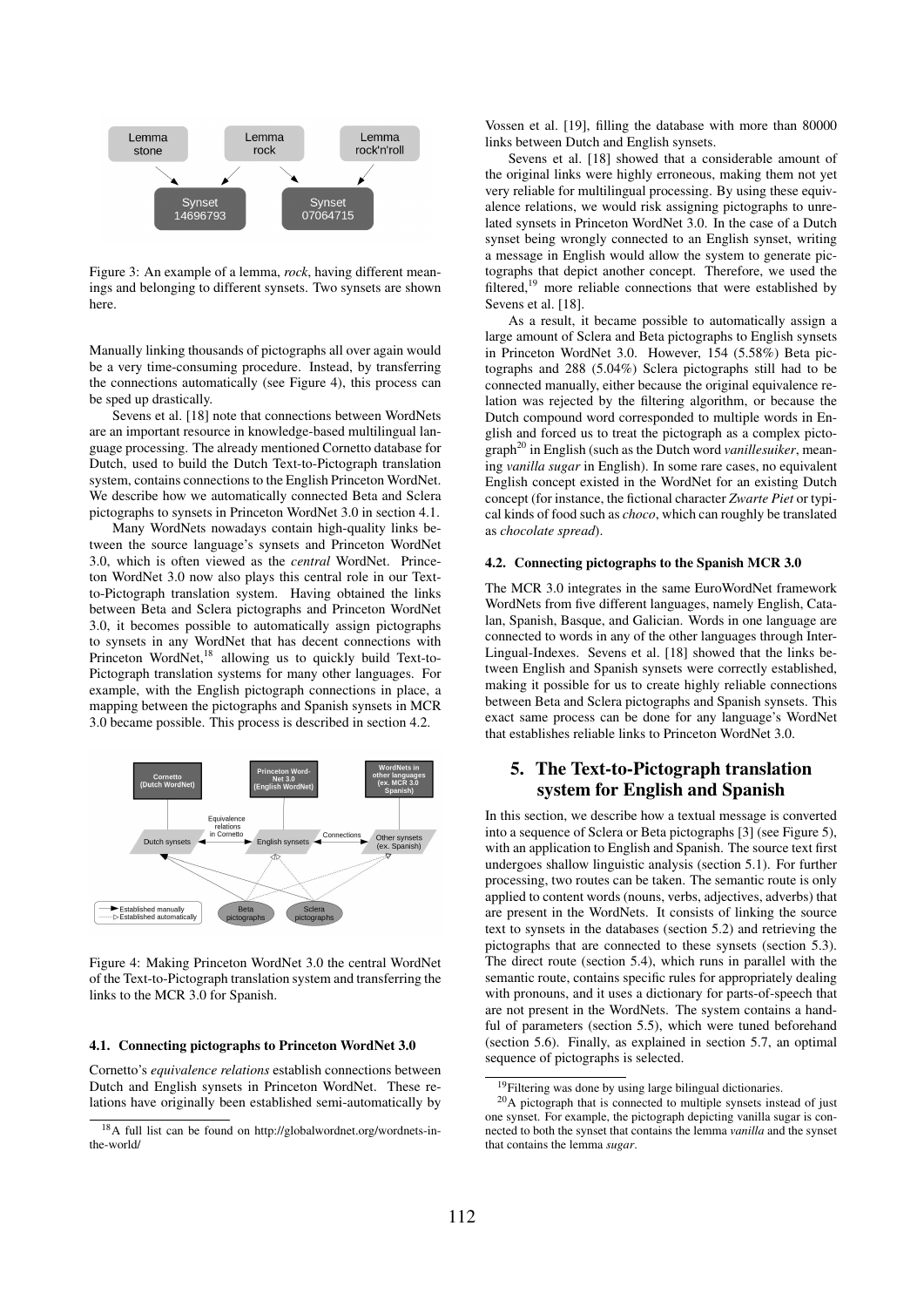

Figure 5: Architecture of the translation engine.

### 5.1. Shallow linguistic analysis

The source text undergoes shallow linguistic processing, consisting of several sub-processes (see Figure 6). This process is analogous to the linguistic processing step in the original Dutch tool.

| She loves rabbids.         |         |       |         |             |  |  |  |
|----------------------------|---------|-------|---------|-------------|--|--|--|
| Tokenization               | she     | loves | rabbids | ٠           |  |  |  |
| <b>Spelling correction</b> | she     | loves | rabbits | ٠           |  |  |  |
| POS-tagging                | pronoun | verb  | noun    | punctuation |  |  |  |
| <b>Sentence detection</b>  | ſshe    | loves | rabbits | ٠           |  |  |  |
| Lemmatization              | she     | love  | rabbit  | ٠           |  |  |  |

Figure 6: An example of shallow linguistic processing.

First, *tokenization* is applied to split the punctuation signs from the words, with the exception of the hyphen/dash and the apostrophe, as they often belong to the word.

As the targeted users have different levels of illiterateness, basic *spelling correction* (one deletion, one insertion, one substitution) $^{21}$  aids in finding the correct variant of words that do not appear in the lexicon<sup>22</sup> and the list of first names.<sup>23</sup>

Next, *part-of-speech tagging* is applied. For English, we used HunPos [20], an open source tagger, using the English training data (with Penn Treebank tags<sup> $24$ </sup>) made available on its website.<sup>25</sup> For Spanish, part-of-speech tagging (with TreeTagger tags<sup>26</sup>) and lemmatization are done in one step with TreeTagger  $[21]$ <sup>27</sup> TreeTagger is available for a large variety of European languages.

The Text-to-Pictograph translation system works on the sentence level. Although most messages sent by the users only contain one sentence, *sentence detection* is applied. Segmentation is based on full stops, which will eventually correspond to line breaks in the resulting pictographic representation.

The next step is *lemmatization*, which requires a languagespecific treatment. For English, we built a lemmatizer based on a list of English token/part-of-speech combinations and their lemma.<sup>28</sup> As mentioned before, for Spanish, part-of-speech tagging and lemmatization are done with TreeTagger.

One additional adaptation concerns the treatment of the Spanish *pro-drop* phenomenon (which occurs in all Romance languages, with the exception of French), meaning that personal pronouns in subject position are usually omitted (unless emphasis is given). Translating such a message into pictographs would leave us with no subject, as the pictographic representations of words are based on the lemma form and do not retain any grammatical information. However, person information can be inferred from the verb in the source sentence. We wrote a set of rules that explicitly adds the personal pronouns in the message before converting it into a series of pictographs.<sup>29</sup> When a matching personal pronoun is already found within a window of three words (since adverbs or pronouns can appear between the subject and the verb), these rules are not applied (see Figure 7).



Figure 7: An example of a pro-drop rule. The tags correspond to *finite lexical verb*, *finite estar (to be)*, *finite haber (to have)*, and *finite ser (to be)*. The token has to end on *-mos*, which indicates a first person plural form. *Nosotros* and *nosotras* correspond to the English pronoun *we*.

#### 5.2. Semantic analysis

The first step in the semantic analysis consists of the detection of words with a negative polarity, such as *not/no* and *no/ningun´* . When such a word is found, the system looks for its head (a verb or a noun) and adds the value *negative* to its polarity feature.

For each word in the source text, the system returns all possible WordNet synsets (see section 4). The synsets are filtered,

<sup>21</sup>We are currently designing a spelling corrector that is specifically tailored towards Dutch text written by people with IDD. Our approach does not rely on the use of parallel corpora (erroneous text - corrected text). Therefore, it can also prove to be useful for spelling correction in other languages.

<sup>22</sup>http://www.anc.org/SecondRelease/frequency2.html (for English) and http://corpus.leeds.ac.uk/frqc/internet-es-forms.num (for Spanish)

<sup>23</sup>http://www.quietaffiliate.com/free-first-name-and-last-namedatabases-csv-and-sql (for English and Spanish)

<sup>24</sup>http://www.cis.upenn.edu/ treebank

<sup>25</sup>https://code.google.com/p/hunpos/downloads/list

<sup>26</sup>http://www.cis.uni-muenchen.de/ schmid/tools/TreeTagger/data/spanish-

tagset.txt

<sup>&</sup>lt;sup>27</sup>http://www.cis.uni-muenchen.de/ schmid/tools/TreeTagger/ <sup>28</sup>http://www.anc.org/

 $29$ When the verb is a third person singular or plural, these rules are not applied, as its subject could be a noun phrase. This problem can be solved by applying deeper grammatical analysis. Gender information (*he*, *she*, *it*), however, cannot be inferred from the verb alone and requires deeper semantic knowledge.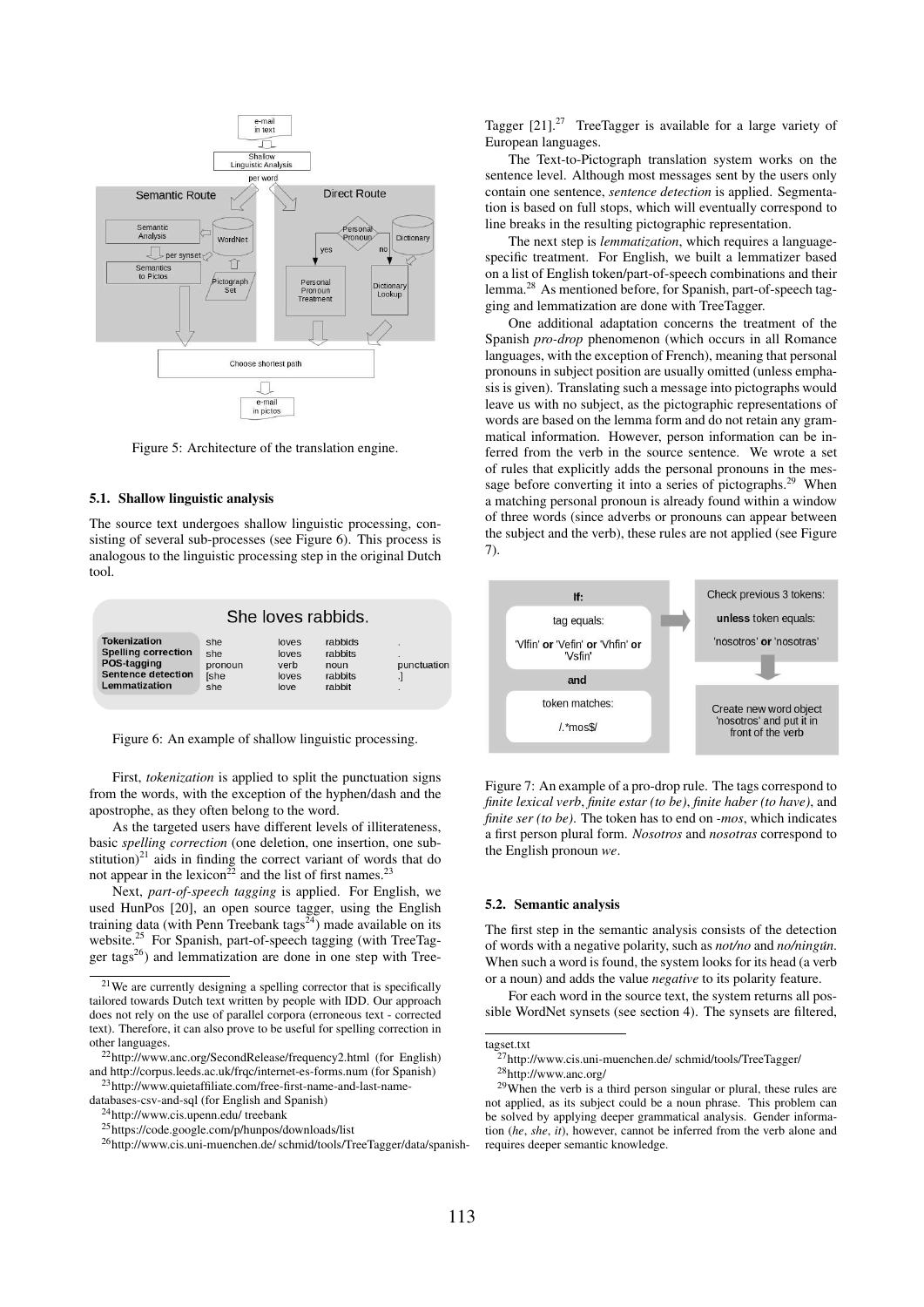keeping only those where the part-of-speech tag of the synset matches the part-of-speech tag of the word.

Certain links between lemmas and synsets can be disabled in order to remove unwanted, often sexual meanings of common words, which are not appropriate for some groups of users (such as one meaning of the word *member*).

### 5.3. Retrieving the pictographs

The WordNet synsets described in section 5.2 are used to connect pictographs to natural language text. This way, the lexical coverage of the system is greatly improved, as pictographs are connected to sets of words that have the same meaning, instead of just individual words. Additionally, if a synset is not covered by a pictograph, the links between synsets can be used to look for alternative pictographs with a similar meaning. For instance, the *hyperonymy* relation can be used if no pictograph is found for a concept that is too specific (such as *rabbit* for *cottontail*, see Figure 8). The *antonymy* relation, indicating that synsets are the opposite of each other, selects a pictograph of the antonym, along with a negation pictograph (such as *not sick* for *recovered*). The *XPos* relation concerns similar words with a different part-of-speech tag (such as the adjective *female* for *woman*). However, using pictographs through *synset propagation* (making use of the WordNet relations) is controlled by parameters or penalties for not using the proper concept (see section 5.5).



Figure 8: When a specific word, such as *cottontail*, does not have a pictograph connected to its synset, WordNet relations will be used to find a similar concept and display its pictograph instead. The synset for *rabbit* and *coney* (a synonym of *rabbit*) is found.

#### 5.4. The direct route

The English and Spanish WordNets contain nouns, verbs, adjectives, and adverbs. To deal with pronouns and words that have a part-of-speech tag that is not covered by the WordNets, the direct route is introduced.

To make sure that *personal and possessive pronouns* are covered, they are given an explicit treatment. Person, gender, and number information can be obtained during the part-ofspeech tagging process, resulting in correct pictograph translations.

The *dictionary* provides a direct link between the *token/lemma/tag* and the names of the pictographs. The *tag* field and either the *lemma* or *token* field can be left underspecified. For instance, in Sclera, there is a direct link between the lemma *hey* and the pictograph *hallo-zeggen-2.png* (*to say hello*), while the verb *miss* needs an additional *verb* tag to avoid confusion with the noun. The dictionary is used to cover any words that are missing from the database, because their part-of-speech tag is not included in the WordNet database (such as various types of greetings), or because the concept is too recent (such as *tablet*), among other things.

#### 5.5. The parameters

For every word in the sentence, the system checks whether one or more pictographs can be found for it and whether the use of these pictographs is subject to a penalty. Penalties correspond to parameters that were tuned beforehand.

The first set of parameters (*hyperonym* penalty, *antonym* penalty, and *XPos* penalty) concern the maximum distance (*threshold* parameter) allowed between the original text and the pictographic message in terms of synset relations (see section 5.3).

The second set of parameters is related to the *numeric features* of the pictographs (*no number* and *wrong number*), as some pictographs make a distinction between singular or plural concepts (such as *oog.png*, depicting one eye, and *ogen.png*, depicting two eyes).

The last set of parameters determines the behaviour as to *the route to take*. An *out-of-vocabulary* parameter penalizes for leaving a content word untranslated, while the *direct route* parameter is a negative penalty (i.e. a bonus) for choosing the direct route over the semantic route.

Furthermore, the use of complex pictographs, which reunite multiple concepts within one pictograph (see section 3), will be preferred by the system over the separation of those concepts. The shorter the pictographic translation is, the higher it will be scored by the system (see section 5.7).

#### 5.6. Tuning the parameters

The parameters that are mentioned in section 5.5 are tuned for every natural language/pictographic language pair. Ideally, tuning would be based on emails or text messages written by people with IDD. These messages are usually short, tend to refer to everyday life and very often contain spelling mistakes, like tweets.<sup>30</sup> As we did not have a large corpus of messages written by the targeted users at our disposition, we selected 75 English tweets and 75 Spanish tweets based on the following criteria: the messages should contain at least 8 words, they have to refer to personal experiences (no citations or lyrics), and they are allowed to contain spelling mistakes or lack punctuation marks. The tweets were retrieved by searching for messages containing the hash tags *#school/#escuela*, *#love/#amor*, *#family/#familia*, *#happy/#feliz*, and *#sad/#triste*.

For both languages, we manually translated, to the best of our ability, all tweets into Beta and Sclera pictographs. We built a local hill climber that varies the parameters (see section 5.5) when running the Text2Picto script on each of the four test sets (from English and Spanish to Beta and Sclera). The BLEU metric [22] was used as an indicator of relative improvement. In order to maximize the BLEU score, we ran five trials of a local hill climbing algorithm for each natural language/pictographic language pair. We did this until BLEU converged onto a fixed score after several thousands of iterations. Each trial was run with random initialization values, while varying the parameters between certain boundaries and with a granularity (size of the parameter steps) of one in order to cover different areas of the search space. From these trials, we took the best scoring parameter values for all four language/pictographic language pairs.

<sup>30</sup>https://twitter.com/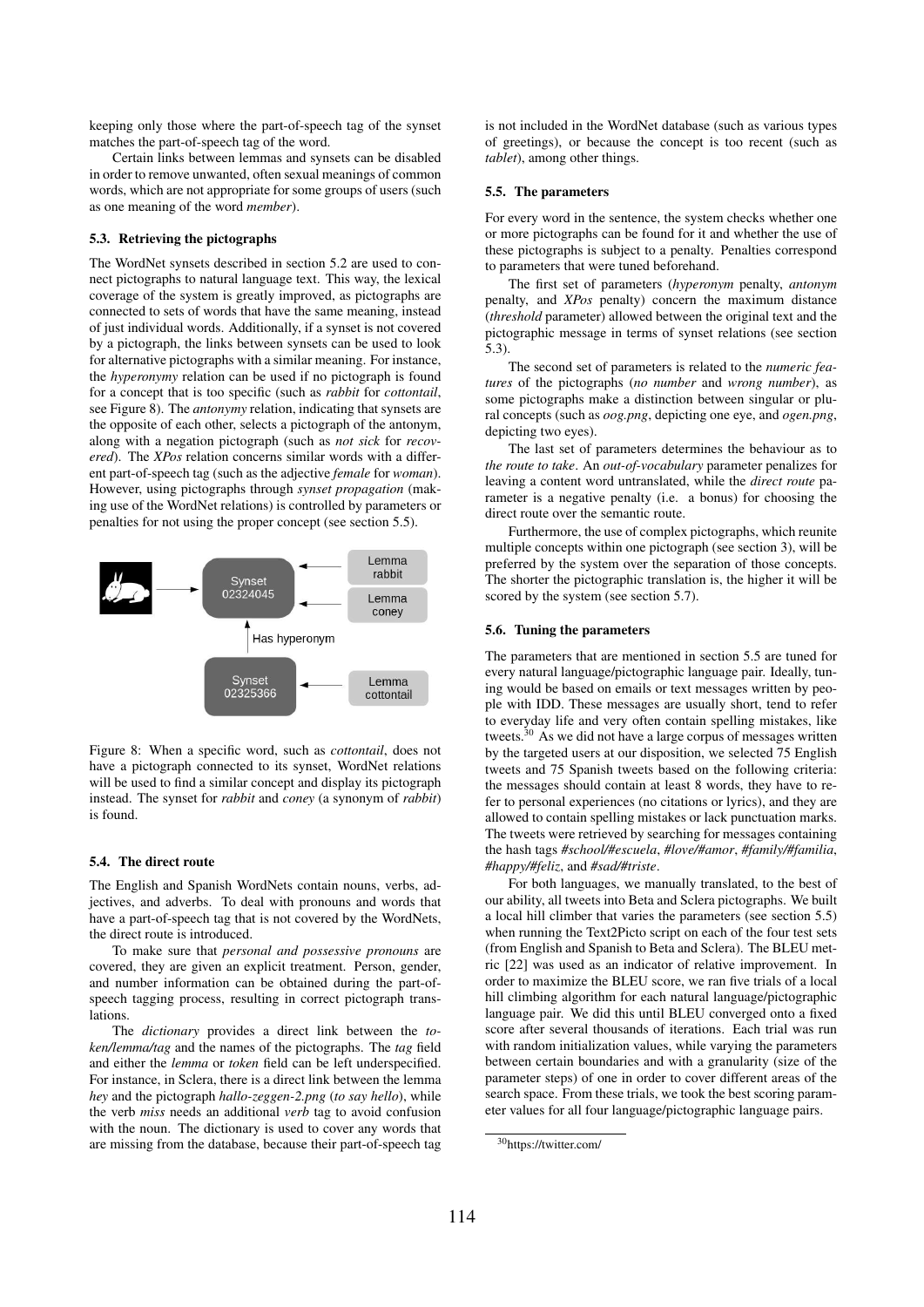|                       |                  | With proper names |                | Without proper names |         |
|-----------------------|------------------|-------------------|----------------|----------------------|---------|
| Condition             | <b>Precision</b> | Recall            | <b>F-Score</b> | Recall               | F-Score |
| <b>Sclera</b>         |                  |                   |                |                      |         |
| <b>Baseline</b>       | 71.37%           | 61.25%            | 65.92%         | 62.25%               | 66.50%  |
| Add frequent concepts | 93.30%           | 71.95%            | 81.25%         | 73.04%               | 81.94%  |
| Rel. improv.          | 30.73%           | 17.47%            | 23.26%         | 17.33%               | 23.22%  |
| <b>Beta</b>           |                  |                   |                |                      |         |
| <b>Baseline</b>       | 75.08%           | 70.63%            | 72.78%         | 71.71%               | 73.36%  |
| Add frequent concepts | 82.56%           | 85.07%            | 83.80%         | 86.14%               | 84.31%  |
| Rel.improv.           | 9.96%            | 20.45%            | 15.14%         | 20.12%               | 14.93%  |

Table 1: Manual evaluation of the English system

#### 5.7. Selecting the optimal path

An  $A^*$  algorithm<sup>31</sup> calculates the optimal pictographic sequence for the source text. Its input is the pictographically annotated source message, together with the pictographs' penalties, depending on the number and kind of synset relations the system had to go through to connect them to the words.

The algorithm starts with a queue containing an empty path that still has all the input words left to process. In every step, the currently best scoring pictograph path is extended. We check whether there are any pictographs, with their corresponding penalties, connected to the next word that has to be processed.<sup>3</sup> New paths are thus created by adding the retrieved pictograph to the list of the already matched pictographs. All possible paths are added to the queue. The queue is sorted by lowest estimated cost and the best scoring path is extended. This process is repeated until the first queue element no longer has any words left to process.

When encountering words that have their *antonym* feature set to *negative* (see section 5.2), we insert the negation pictograph.

# 6. Evaluation

At the time of our evaluation, we did not yet have a corpus of messages written by people at IDD at our disposition. An evaluation set was built using the selection procedure as described in section 5.6. A total of 50 English tweets and 50 Spanish tweets were retrieved.

After having obtained the system's output translations for every message from the evaluation set, we performed a manual verification with one judge, who removed untranslated noncontent words (such as *just*, *although*, and *it* in English). This allowed calculating the recall. For each of the translated words, she judged whether the pictograph generated was the correct pictograph, in order to calculate precision. As proper names occur rather frequently in online environments, we have calculated recall and F-score with and without proper names, in the latter case removing all proper names from the output. Precision remains the same in both conditions. In the case where proper names are included, they are not converted into pictographs, affecting recall negatively. In applications, similar to an option that is currently available in the WAI-NOT environment, proper names occurring in the contact lists of the users can be converted into the photographs that are attached to user profiles, resulting in more personalized messages.

Using the automatic pictograph connections that Sevens et al. [18] created by using the links between Cornetto synsets and Princeton WordNet synsets and the links between Prince-

|                       |                  | With proper names |                | Without proper names |                |
|-----------------------|------------------|-------------------|----------------|----------------------|----------------|
| Condition             | <b>Precision</b> | Recall            | <b>F-Score</b> | Recall               | <b>F-Score</b> |
| Sclera                |                  |                   |                |                      |                |
| <b>Baseline</b>       | 73.84%           | 57.63%            | 64.74%         | 58.30%               | 65.16%         |
| Add frequent concepts | 93.31%           | 82.17%            | 87.38%         | 83.14%               | 87.93%         |
| Rel. improv.          | 26.37%           | 42.58%            | 34.97%         | 42.61%               | 34.95%         |
| <b>Beta</b>           |                  |                   |                |                      |                |
| <b>Baseline</b>       | 83.48%           | 60.83%            | 70.38%         | 61.26%               | 70.66%         |
| Add frequent concepts | 94.64%           | 86.01%            | 90.12%         | 86.83%               | 90.57%         |
| Rel.improv.           | 13.37%           | 41.39%            | 28.05%         | 41.74%               | 28.18%         |

Table 2: Manual evaluation of the Spanish system

ton WordNet synsets and Spanish MCR synsets, a baseline system could be built. This system, which is not subject to any post-editing actions in the WordNet databases, leaves us with F-Scores of 66.50% and 73.36% for Sclera and Beta, respectively, for English text without proper names. For Spanish, F-Scores of 65.16% and 70.66% are obtained. A decent baseline system was thus created by making use of the previously available WordNet relations.

To improve the English and Spanish systems, we added or edited the 500 most frequently used words according to the Dutch WAI-NOT corpus,  $33$  in order to cover the specific vocabulary that the target group uses to address their peers or caregivers. For each one of these words, we translated them into English and Spanish and checked whether the right pictograph was connected to its synset. If this was not the case, we disabled the erroneous pictographs or created new pictograph connections. Sometimes, the pictograph dictionary (direct route) was used to add missing words to the database, such as different types of greetings. As a result, the English system currently yields F-Scores of 81.94% and 84.31% for Sclera and Beta, respectively, while the Spanish system reaches F-Scores of 87.93% and 90.57%, both for text in which proper names are omitted.

These results are comparable to the manual evaluations for Dutch [3]. The authors obtain F-Scores of 87.16% and 87.27% for Sclera and Beta translations of Dutch IDD text, respectively.

## 7. Application potential

The Text-to-Pictograph translation system will be released as an open source product, allowing developers to build pictographsupported AAC applications and web browser extensions.

The pictographs are not meant to replace written text. They can be used as a stepping stone towards a better comprehension of written content.

Since textual content on the web, in particular long or difficult words, is sometimes very challenging for the target group to deal with, a Text-to-Pictograph translation system in the form of a web browser extension could be a welcome addition for many users. Web browser extensions are programs that extend the functionality of a web browser. For instance, by hovering over a difficult word, the program could show the pictographic representation of that word. This idea has already been implemented by the creators of Widgit, although their Point system<sup>34</sup> does not make use of semantic networks to simplify extension to additional languages.<sup>35</sup>

The system offers the possibility for family members, caregivers, and teachers to build pictographic messages more easily. Browsing large databases to find the appropriate icons is a long and tedious job, that can be facilitated by automatically translating a textual message into a series of pictographs. This

<sup>31</sup>A pathfinding algorithm that uses a heuristic to search the most likely paths first.

 $32$ If a complex pictograph is retrieved, the system checks whether the other synsets that belong to that complex pictograph are connected to any of the remaining words to process. If this is the case, the word that is linked to that synset is removed from the list of words to process.

<sup>33</sup>A corpus containing more than 40000 e-mails sent by users with IDD and their caregivers. Most e-mails are about their everyday life. <sup>34</sup>https://widgit.com/products/online.htm

<sup>&</sup>lt;sup>35</sup>We thank the anonymous reviewers for this observation.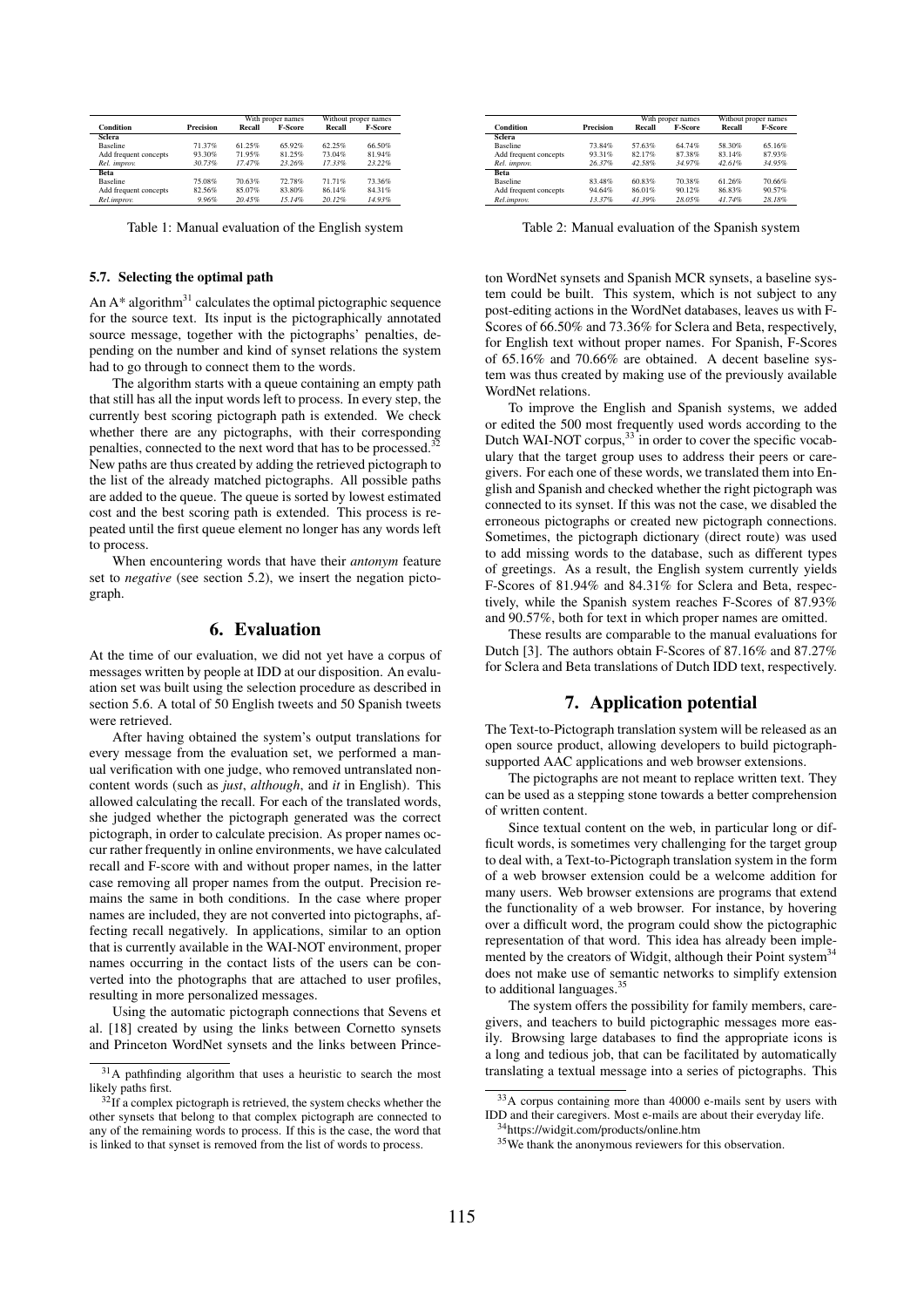way, pictograph-supported instructions, schedules and menus will become easier to construct. Text-to-Pictograph translation will also allow the family members and caregivers to send pictographic e-mails to the target group, making it simpler to communicate in an online setting, where the use of written text would normally cause big difficulties.

Within the Able to Include framework, a mobile app is currently being developed to address a variety of scenarios in which pictographs offer support. The tool will also integrate textto-speech and text simplification technologies. The user can choose a technology (or a combination of technologies, such as text simplification followed by translation into pictographs) that he or she feels most comfortable with.

While our system is initially focused on users with IDD (since the tool was developed on the request of WAI-NOT, a website for people with disabilities), its general architecture can be reused in various other contexts, such as education, language learning for non-native speakers, and translation into sign languages.

# 8. Conclusions and future work

We have shown how the Dutch Text-to-Pictograph translation system can be extended towards other languages. To implement new languages, only a few components are required: decent connections between the source language's WordNet and the Princeton WordNet 3.0 (as we have shown for Spanish), a language-specific part-of-speech tagger and lemmatizer, a new set of parameters to optimize the system's performance and possibly some additional rules to deal with language-specific properties.

Future work will consist of improving the English and Spanish systems. Proper word sense disambiguation will have to be applied, as the system currently only takes the most frequent sense for a given word. We will look into possibilities for better spelling correction, specifically tailored towards text written by people with cognitive disabilities, and simplification of the pictographic output. Finally, the inverse relation, pictograph-to-text translation, will also be taken care of, allowing users to create textual messages by selecting a series of pictographs [23].

In collaboration with Faculty of Psychology and Educational Sciences of KU Leuven and our Able to Include partners, the pictograph translation system will be tested by the target group. The results will give us better insights concerning the usability of the engine.

Analysis of text written by English and Spanish users with IDD will reveal which concepts are missing from the databases and we will continue to improve the coverage of the system.

### 9. References

- [1] G. Miller, R. Beckwidth, C. Fellbaum, D. Gross, and K. Miller, "Introduction to WordNet: An On-line Lexical Database," *International Journal of Lexicography*, vol. 3, no. 4, pp. 235–244, 1990.
- [2] T. Keskinen, T. Heimonen, M. Turunen, J. Rajaniemi, and S. Kauppinen, "SymbolChat: A Flexible Picture-based Communication Platform for Users with Intellectual Disabilities," *Interacting with Computers*, vol. 24, no. 5, pp. 374–386, 2012.
- [3] V. Vandeghinste, I. Schuurman, L. Sevens, and F. Van Eynde, "Translating Text into Pictographs," *Natural Language Engineering*, Accepted.
- [4] P. Leemans, *VIL: A Visual Inter Lingua*. Dissertation. Worcester Polytechnic Institute., 2001.
- [5] P. Tuset, J. Barbern, P. Cervell-Pastor, and C. Janer, "Designing Messenger Visual, an Instant Messenging Service for Individuals with Cognitive Disability," in *IWAAL 1995 – Proceedings of 3rd International Workshop on Ambient Assisted Living*, 1995, pp. 57–64.
- [6] T. Takasaki and Y. Mori, "Design and Development of a Pictogram Communication System for Children around the World," in *IWIC 2007 – Proceedings of the 1st International Conference on Intercultural Collaboration*, 2011, pp. 193–206.
- [7] J. Munemori, T. Fukada, M. Yatid, T. Nishide, and J. Itou. "Pictograph Chat Communicator III: a Chat System that Embodies Cross-Cultural Communication," in *KES 2010 – Proceedings of the 14th International Conference on Knowledge-Based and Intelligent Information and Engineering Systems: Part III*, 2012, pp. 473–482.
- [8] R. Mihalcea and C. Leong, "Toward Communicating Simple Sentences Using Pictorial Representations," *Machine Translation*, vol. 22, no. 3, pp. 153–173, 2009.
- [9] R. Patel, S. Pilato, and D. Roy, "Beyond Linear Syntax: an Image-Oriented Communication Aid," *ACM Journal of Assistive Technology: Outcomes and Benefits*, vol. 1, no. 1, pp. 57–66, 2004.
- [10] G. Hayes, S. Hirano, G. Marcu, M. Monibi, D. Nguyen, and M. Yeganyan, "Interactive Visual Supports for Children with Autism," *Personal Ubiquitous Computing*, vol. 14, no. 1, pp. 663– 680, 2010.
- [11] M. Allen, J. McGrenere, and B. Purves, "The Field Evaluation of a Mobile Digital Image Communication Application Designed for People with Aphasia," *ACM Transactions on Accessible Computing*, vol. 1, no. 1, 2008.
- [12] A. Goldberg, X. Zhu, C. Dyer, M. Eldawy, and L. Heng, "Easy as ABC? Facilitating Pictorial Communication via Semantically Enhanced Layout," in *CoNLL 2008 – Proceedings of the Twelfth Conference on Computational Natural Language Learning*, 2008.
- [13] K. Falck, *The Practical Application of Pictogram*, Lycksele, 2001.
- [14] P. Vossen, I. Maks, R. Segers, and H. van der Vliet, "Integrating Lexical Units, Synsets, and Ontology in the Cornetto Database, in *LREC 2008 – Proceedings of the 6th International Conference on Language Resources and Evaluation*, 2008.
- [15] H. van der Vliet, I. Maks, P. Vossen, and R. Segers, "The Cornetto Database: Semantic issues in Linking Lexical Units and Synsets,' in *EURALEX 2010 – Proceedings of the 14th EURALEX 2010 International Congress*, 2010.
- [16] A. G. Agirre, E. Laparra, and G. Rigau, "Multilingual Central Repository Version 3.0: Upgrading a Very Large Lexical Knowledge Base," in *LREC 2012 – Proceedings of the 8th International Conference on Language Resources and Evaluation*, 2012.
- [17] V. Vandeghinste and I. Schuurman, "Linking Pictographs to Synsets: Sclera2Cornetto," in *LREC 2012 – Proceedings of the 9th International Conference on Language Resources and Evaluation*, 2014, pp. 3404–3410.
- [18] L. Sevens, V. Vandeghinste, and F. Van Eynde, "Improving the Precision of Synset Links Between Cornetto and Princeton Word-Net," in *LG-LP 2014 – Proceedings of the COLING Workshop on Lexical and Grammatical Resources for Language Processing*, 2014.
- [19] P. Vossen, L. Bloksma, and P. Boersma, *The Dutch Wordnet. EuroWordNet Paper*, Amsterdam, 1999.
- [20] P. Halácsy, A. Kornai, and C. Oravecz, "HunPos an Open Source Trigram Tagger," in *ACL 2007 – Proceedings of the 45th Annual Meeting of the Association for Computational Linguistics, Companion Volume, Proceedings of the Demo and Poster Sessions*, 2007, pp. 209–212.
- [21] H. Schmid, "Improvements in Part-of-speech Tagging with an Application to German," in *SIGDAT 1995 – Proceedings of the ACL SIGDAT-Workshop*, 1995.